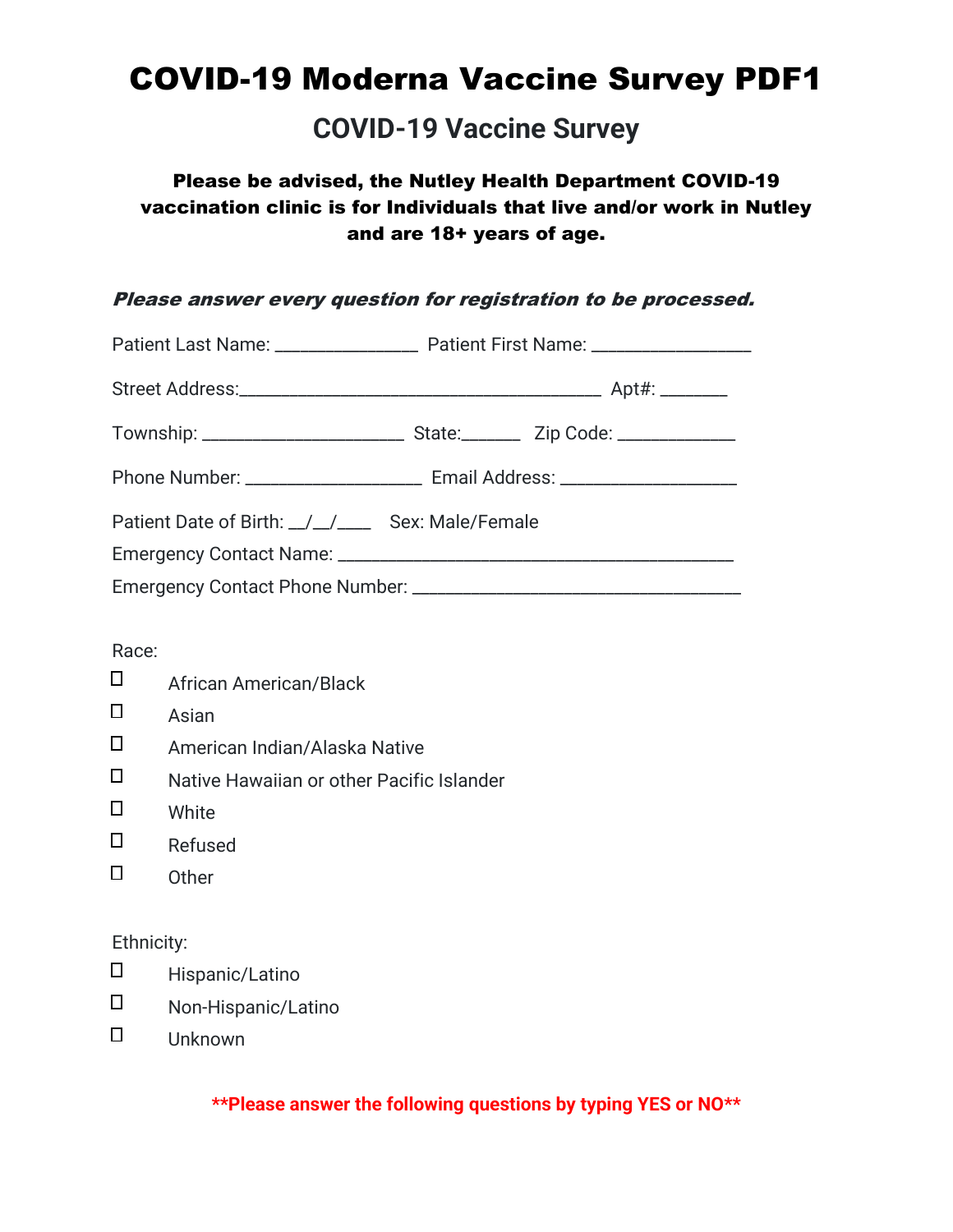#### **A. Important Information**

- I give consent to release my vaccination records to the Essex County Health Department.
- I give consent to release my vaccination records to the State Of New Jersey Immunization Information System.
- I consent to be vaccinated.
- $\Box$  I have read the [Moderna Emergency Use Authorization \(EUA\)](https://www.modernatx.com/covid19vaccine-eua/eua-fact-sheet-recipients.pdf) document
- I have read the FDA overview of the [Moderna COVID-19 Vaccine](https://www.fda.gov/emergency-preparedness-and-response/coronavirus-disease-2019-covid-19/moderna-covid-19-vaccine)

**YOUR RESPONSE**: I AGREE **\_\_\_\_\_\_\_\_\_** *(please answer here yes or no)*

#### **B. Current COVID-19 Symptom Assessment:**

Do you currently have any of the following symptoms?

- Congestion or runny nose
- Cough
- Diarrhea
- Fatigue
- Fever or chills
- Headache
- Muscle or body aches
- Nausea or vomiting
- New loss of taste or smell
- Shortness of breath or difficulty breathing
- Sore throat
- Have you or anyone you have been in close contact with been diagnosed with COVID-19, or have been placed on quarantine for possible contact with COVID-19?
- Have you been asked to self-isolate or quarantine by a healthcare professional or a local health official?

**YOUR RESPONSE: \_\_\_\_\_\_\_\_\_***(please answer here yes or no)*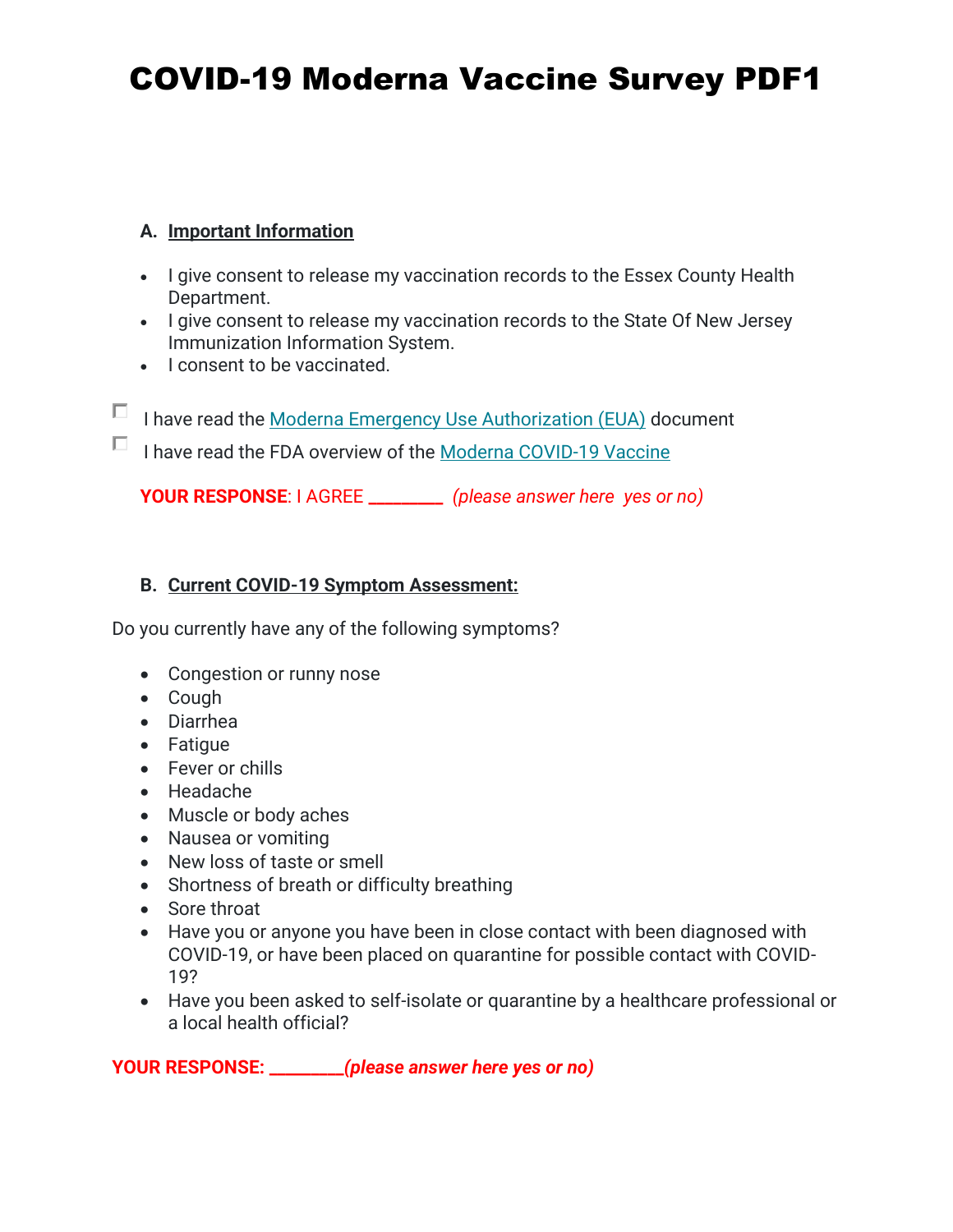#### **C. Contraindications to receiving the COVID-19 Vaccine**

Please review the below and answer "YES" if any of these statements are true:

You have received ANY vaccine in the last fourteen days.

You have ever received a COVID-19 vaccine.

You have ever had a severe allergic reaction (e.g. anaphylaxis) to something? For example, a reaction for which you were treated with epinephrine or EpiPen, or for which you had to go to the hospital.

You have received passive antibody therapy as treatment for COVID-19? You are pregnant or breastfeeding?

You are on Immunosuppressive drugs?

Do you have a bleeding disorder or are you taking a blood thinner?

Do you have known allergies to Polyethylene Glycol (PEG), which is found in some medications such as laxative and preparations for colonoscopy procedures? Do you have known allergies to Plysorbate, which is found in some vaccines, film coated tablets and intravenous steroids?

#### **YOUR RESPONSE: \_\_\_\_\_\_\_\_\_***(please answer here yes or no)*

I certify that I am: (a) the patient and at least 18 years of age; (b) the legal guardian of the patient and confirm that the patient is at least 18 years of age; or (c) legally authorized to consent for vaccination for the patient named above. Further, I hereby give my consent to the Nutley Department of Health (DOH) or its agents to administer the COVID-19 vaccine.

I understand that this product has not been approved or licensed by FDA, but has been authorized for emergency use by FDA, under an EUA to prevent Coronavirus Disease 2019 (COVID-19) for use in individuals 18 years of age and older; and the emergency use of this product is only authorized for the duration of the declaration that circumstances exist justifying the authorization of emergency use of the medical product under Section 564(b)(1) of the FD&C Act unless the declaration is terminated or authorization revoked sooner.

I understand that it is not possible to predict all possible side effects or complications associated with receiving vaccine(s). I understand the risks and benefits associated with the above vaccine and have received, read and/or had explained to me the Emergency Use Authorization Fact Sheet on the COVID-19 vaccine I have elected to receive. I also acknowledge that I have had a chance to ask questions and that such questions were answered to my satisfaction.

I acknowledge that I have been advised to remain near the vaccination location for approximately 15 minutes (or more in specific cases) after administration for observation. I acknowledge if I have a history of any anaphylaxis, I must remain near the vaccination location for approximately 30 minutes after administration for observation. If I experience a severe reaction, I will call 9-1-1 or go to the nearest hospital.